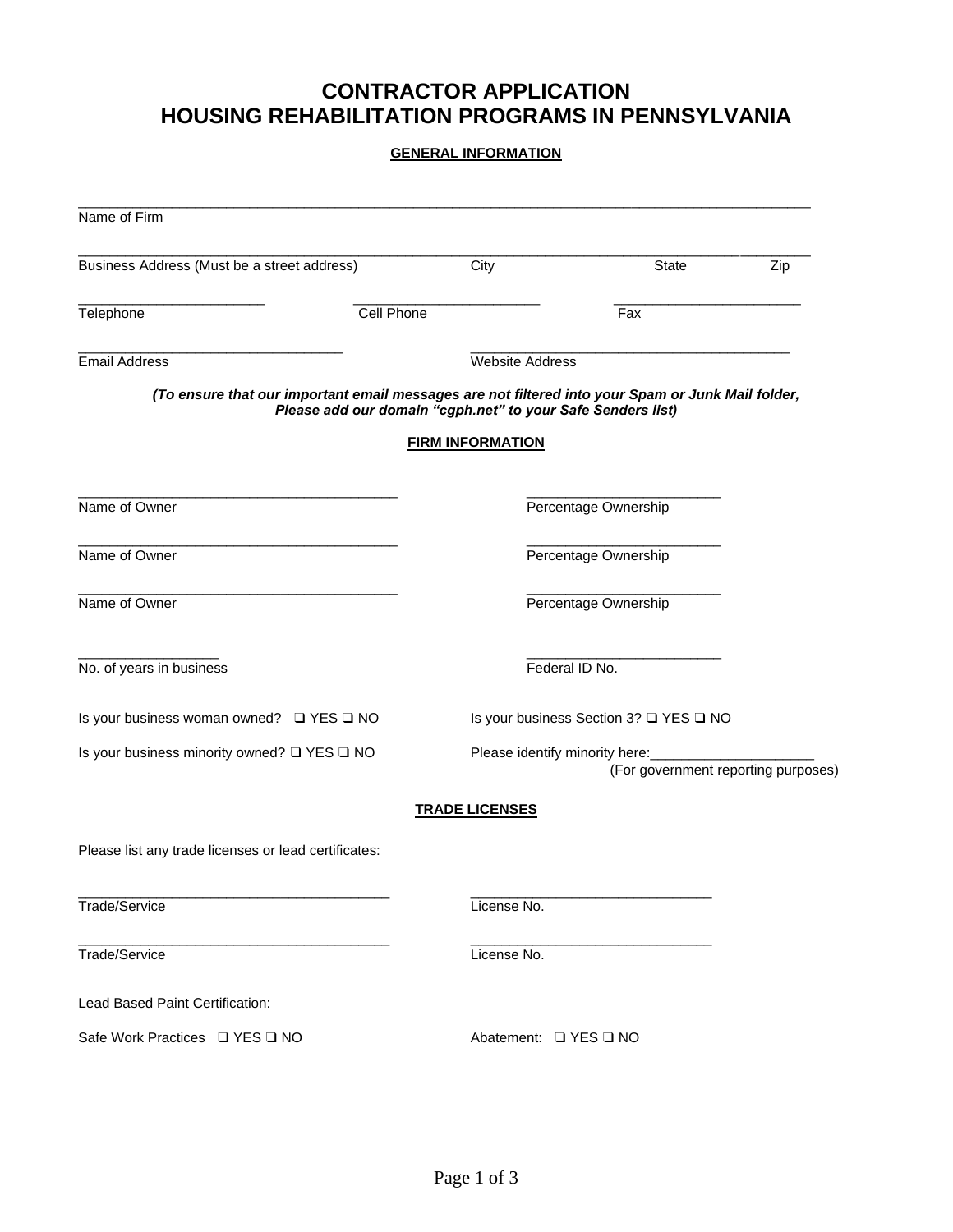### **REFERENCE SHEET**

| Provide five (5) references for projects completed in the last two (2) years. |                      |                    |  |  |
|-------------------------------------------------------------------------------|----------------------|--------------------|--|--|
| 1. Name of Customer                                                           | Street Address, City | Phone              |  |  |
| Type of work done                                                             |                      |                    |  |  |
| Email:                                                                        |                      | Amount of contract |  |  |
| 2. Name of Customer                                                           | Street Address, City | Phone              |  |  |
| Type of work done                                                             |                      |                    |  |  |
| Email:                                                                        |                      | Amount of contract |  |  |
| 3. Name of Customer                                                           | Street Address, City | Phone              |  |  |
| Type of work done                                                             |                      |                    |  |  |
| Email:                                                                        |                      | Amount of contract |  |  |
| 4. Name of Customer                                                           | Street Address, City | Phone              |  |  |
| Type of work done                                                             |                      |                    |  |  |
| Email:                                                                        |                      | Amount of contract |  |  |
| 5. Name of Customer                                                           | Street Address, City | Phone              |  |  |
| Type of work done                                                             |                      |                    |  |  |
| Email:                                                                        |                      | Amount of contract |  |  |

| Provide the name and municipality of at least two (2) code officials who recently inspected your work. |      |         |  |  |  |
|--------------------------------------------------------------------------------------------------------|------|---------|--|--|--|
| 1. Name of Building Code Official (If Known)                                                           | Town | Phone   |  |  |  |
| Type of work done in that Town                                                                         |      | Permit# |  |  |  |
| 2. Name of Building Code Official (If Known)                                                           | Town | Phone   |  |  |  |
| Type of work done in that Town                                                                         |      | Permit# |  |  |  |

## **CHECK WORK YOUR FIRM DOES WITHOUT SUB-CONTRACTING:**

- 
- 
- ❑ Concrete Work ❑ Insulation ❑ Plastering
- 
- ❑ Finish Carpentry ❑ Lead Paint Interim Controls ❑ Siding, all types
- ❑ General Carpentry ❑ Linoleum Installation ❑ Storm Windows
- 
- ❑ Block & Brick Work ❑ Heating & Ventilation ❑ Painting, interior
	-
- ❑ Dry Wall Installation ❑ Lead Paint Abatement ❑ Roofing
	-
	-

❑ Air Conditioning ❑ Guttering ❑ Painting, exterior

- 
- 
- 
-